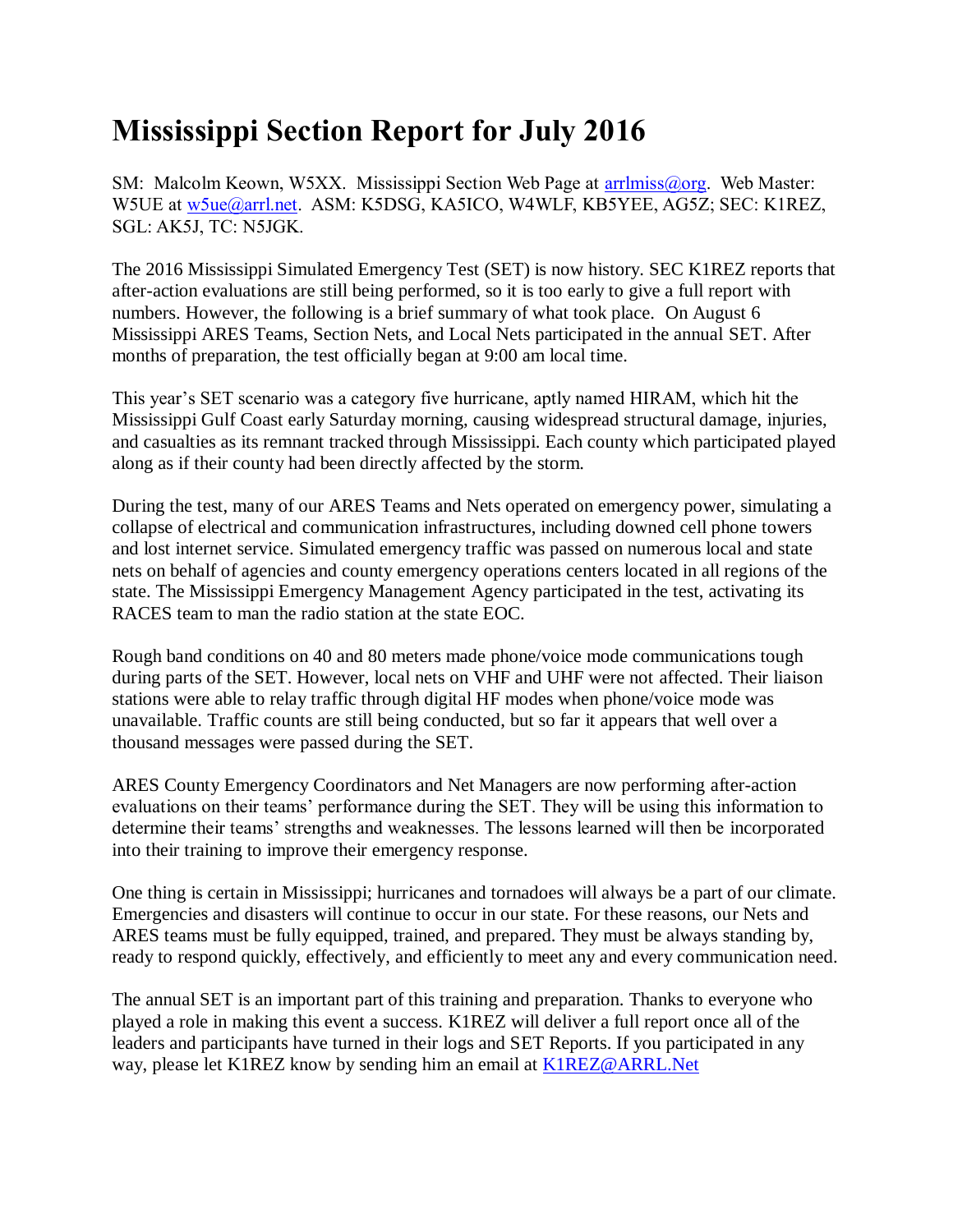From AB6Z: The Louisiana Mississippi Packet Backbone (LMPB) continues to grow at an amazing rate. Nodes in Gulfport, McHenry and Hattiesburg and a new gateway in Gulfport have recently been added. Nodes are in progress from Hattiesburg to Jackson. Efforts are also ongoing in the northern part of the state to establish nodes and gateways. Several new nodes and gateways have been added in Louisiana since the last update. A list of gateways can be found on the LMPB webpage: <https://sites.google.com/site/lmpacket>

The backbone was effectively utilized in the recent Simulated Emergency Test (SET) here in Mississippi. Several hundred (Test) emergency messages were passed using the VHF backbone to MEMA, County EOCs and to ARRL officials. This demonstrated the ability of the system to deliver emergency messages in the absence of the internet or telephone. We continue to work with EOC requests to develop this backup system to their normal communication paths. The LMPB is working to satisfy the second requirement - to develop a community of trained Ham Radio operators to pass properly formatted traffic to County, State and National emergency services. We are still looking for persons or clubs in the northern half of the state to establish nodes and gateways and become part of the network. Contact AB6Z at [tkelly49@yahoo.com](mailto:tkelly49@yahoo.com) if you can help.

Welcome to the following new Hams in Mississippi in July: KG5OKU, Kenneth – Gulfport; KG5OIK, James – Olive Branch; KG5OME, Christopher – Pearl; KG5OMG, Rex – Ridgeland; KG5ONS, George – Brandon; KG5OOP, Jason – Booneville; KG5OOQ, Dennis – Nettleton; KG5OOV, Wallace – Pass Christian; KG5OOX, Joel – Ocean Springs; KG5OOY, Joshua – Ocean Springs; KG5OOZ, Luke – Diamondhead; KG5OQC, James – Oxford; and KG5OQO, Patrick – Columbus.

Invite one of these new Hams to your next local club meeting!

Also welcome to the following new ARRL Members in July: KG5DKG, Francis – Hattiesburg; KF4EWO, Brian – Olive Branch; WC5F, John – Laurel; KG5IIS, William – Madison; KG5IRU, Charles – Senatobia; N5MED, William – Hattiesburg; and KG5OME, Christopher – Pearl;

As of July 31 ARRL Membership in Mississippi was 1,095 down 18 from the last report on July 31. The January dues increase may be taking its toll. Let's go back to work on membership!

And last but not least welcome to KG5AZL as PIO and KG5AZM as AEC for George County, AE5SK AEC for Hinds County, KG5HBB AEC for Lamar County, and K5ATA AEC for Panola County.

Congratulations to the following on their upgrades: KG5FYT, Daniel – Pelahatchie; KG5KWL, William - Kiln; KG5NEZ, Toxie – Hattiesburg; KG5NOG, Roger – Gulfport; and KG5OAR, Clayton – Madison;

And last but not least congratulations to KC5LK for reaching the Top of the DXCC Honor Roll (339 Entities). The plaque was presented at the July JARC Meeting by W5XX.

SEC/DEC Reports for July 2016: K1REZ (SEC), KC5IMN (WC MS), WX5N (NE MS),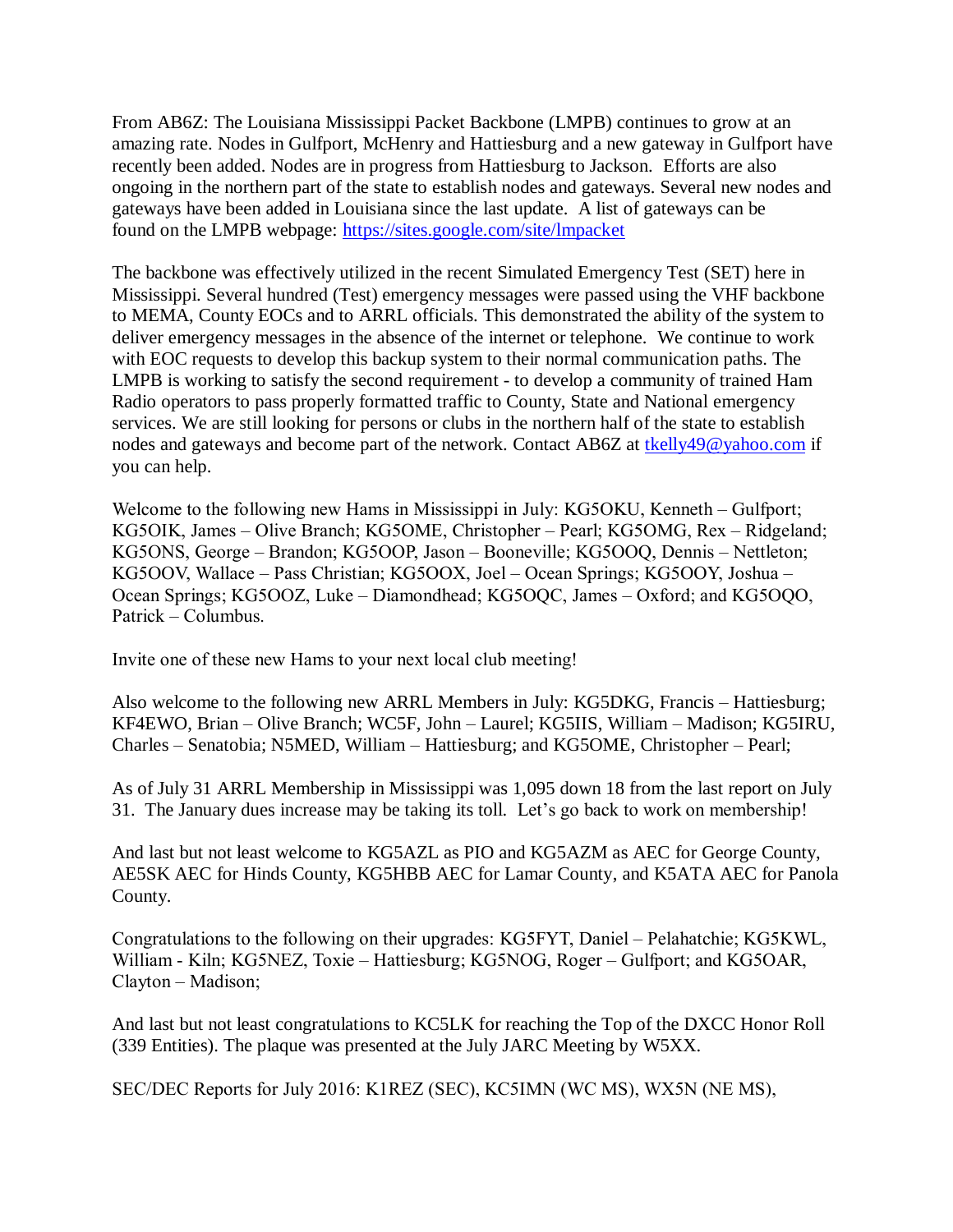KB5VE (SE MS), KD4VVZ (Gulf Coast), K5ZNT (SW MS), and KB0ZTX (NW MS),

EC Reports for July 2016: WM5A (Rankin), WB5CON (Alcorn), AE5FE (Lauderdale), AE5FK (Walthall), KF5IAY (Carroll and Montgomery), KC5ICO (Chickasaw), KF5IMA (Lafayette), KC5IMN (Copiah, Hinds, and Madison), KC5IIW (Scott), KE5MIS (Yalobusha), KF5MWE (Clarke), K5MOZ (Jackson), N5MZ (Forrest), WX5N (Prentiss), KD5NDU (Yalobusha), K5NRK (Warren), N9OKV (Harrison), AF5PO (Tishomingo), AE5QP (Greene), K5SCW (Pearl River), N5SP (Lamar), WA5TEF (Lee), N5UDK (Stone), KD4VVZ (George), KE5WUN (Panola), KF5WVJ (DeSoto), KM5ZA (Lowndes), N5ZNT (Franklin, Lincoln, and Wilkinson), KB0ZTX (Marshall).

Club Newsletter/Reports (Editor): Mississippi Coast ARA Splatter (KB9ZR), Meridian ARC Spark Gap (W5MAV), Louisiana/ Mississippi Amateur Radio Packet Backbone (AB6Z), and the West Central Mississippi ARES District Newsletter (KC5IMN).

Regret to report the passing of W4KGJ of Clinton, N5OYJ of Vicksburg, and W5CVY of Enterprise.

HF Net Reports - sessions/QNI/QTC (Net Manager)

Magnolia Section Net 31/1005/13 (K5DSG)

MPP HF Net 2/11/0 (W5DIX)

MS Baptist Hams Net 4/19/0 (WF5F)

MSPN 31/2050/8 (K5NRK)

MS-NBEMS Net 4/11/4 (N5TQF)

VHF Net Reports - sessions/QNI/QTC (Net Manager)

Alcorn County ARES 4/46/0 (WB5CON)

Booneville and Prentiss County Weekly Net 4/53/0 (WX5N)

Capital Area Em Net 5/62/0 (K5XU)

DeSoto County Emergency Training and Information Net 4/64/0 (KF5WVJ/N5PYQ)

Hattiesburg ARC Emergency 2M Net 5/99/0 (K5TLL)

Hattiesburg 2M Simplex Net 1/7/0 (K5TLL)